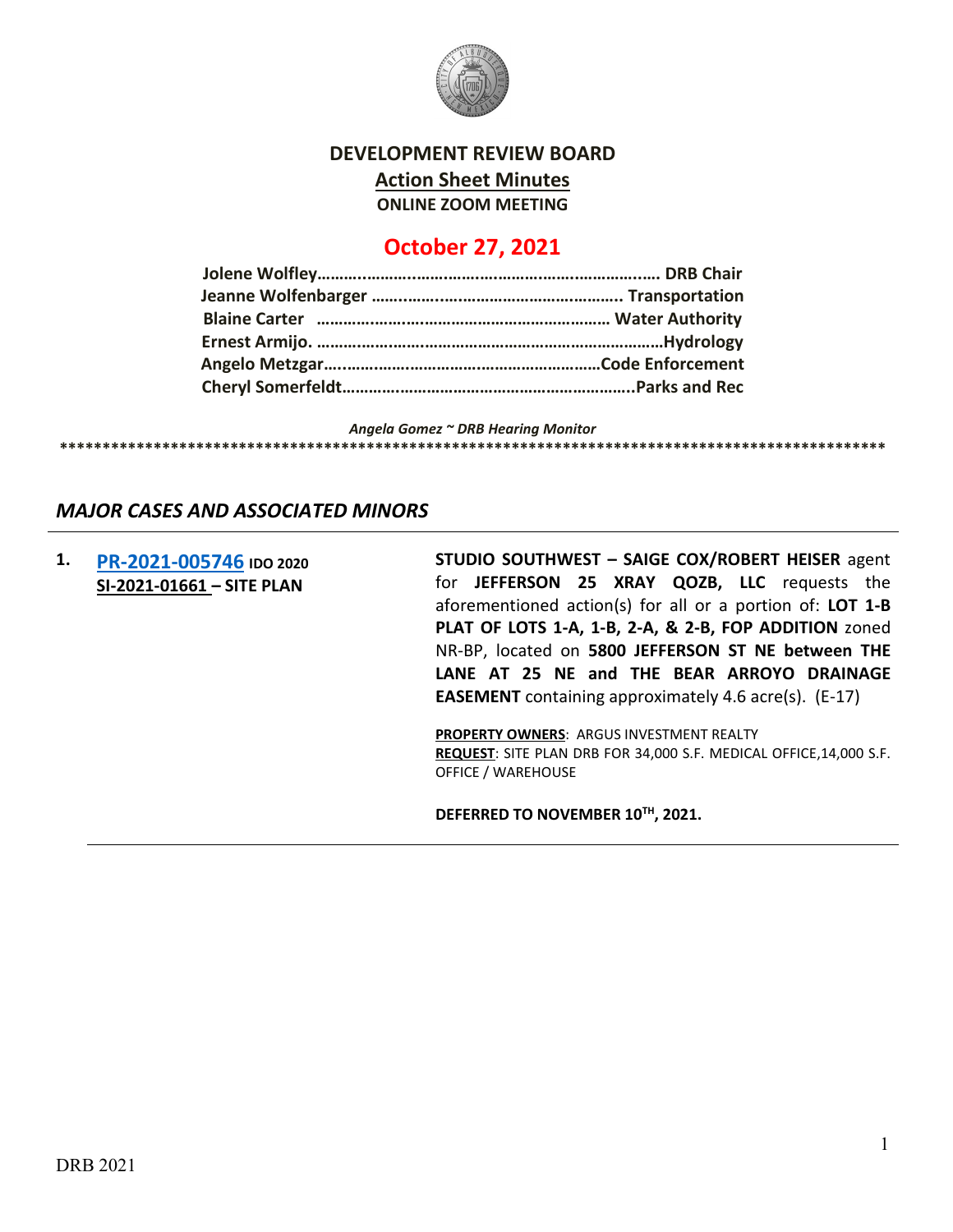**2. [PR-2021-005746](http://data.cabq.gov/government/planning/DRB/PR-2021-005746/DRB%20Submittals/PR-2021-005746_Oct_27_2021%20(P&F,%20VPRE,%20VPE%20x5)/PR-2021-005746_DRB_app_complete.pdf) IDO 2020 SD-2021-00202– PRELIMINARY/FINAL PLAT SD-2021-00203 – VACATION OF PUBLIC EASEMENT SD-2021-00204 – VACATION OF PRIVATE EASEMENT SD-2021-00205 – VACATION OF PRIVATE EASEMENT SD-2021-00206 – VACATION OF PRIVATE EASEMENT SD-2021-00207 - VACATION OF PRIVATE EASEMENT SD-2021-00208 - VACATION OF PRIVATE EASEMENT Sketch plat 7-21-2021**

**CSI – CARTESIAN SURVEYS, INC.** agent for **AIM MANAGEMENT CORP** requests the aforementioned action(s) for all or a portion of: **LOTS 1-A AND 1-B, FRATERNAL ORDER OF THE POLICE ADDITION** zoned NR-BP located on **5800 JEFFERSON & 5910 JEFFERSON NE between BALLON PARK RD NE and JEFFERSON PLAZA NE** containing approximately 4.6540 acre(s). (E-17)

**PROPERTY OWNERS**: JEFFERSON 25 XRAY QOZB **REQUEST**: PRELIMINARY/FINAL PLAT CREATING 2 NEW LOTS FROM 2 EXISTING LOTS, GRANT/VACATE EASEMENTS.

**DEFERRED TO NOVEMBER 10TH, 2021.**

#### *MAJOR CASES*

**3. [PR-2020-004284](http://data.cabq.gov/government/planning/DRB/PR-2020-004284/PR-2020-004284_Oct_27_2021/Application/) IDO 2020 SD-2021-00189 – PRELIMINARY PLAT** **TIERRA WEST LLC** agent for **GARCIA REAL ESTATE INVESTMENTS LLC** requests the aforementioned action(s) for all or a portion of **TRACTS 230A, 230B, 230C, 231A1, 231B1, 231B2, 231B3, 234A (EXCL PORTS OUT TO R/W), MRGCD MAP 35** zoned MX-M, located on **1100 RIO GRANDE BLVD NW between RIO GRANDE NW AND I-40** containing approximately 3.7102 acre(s). (H-13)

**PROPERTY OWNERS**: GARCIA REAL ESTATE INVESTMENTS LLC **REQUEST**: MAJOR SUBDIVISION PRELIMINARY PLAT

**DEFERRED TO NOVEMBER 3RD, 2021.**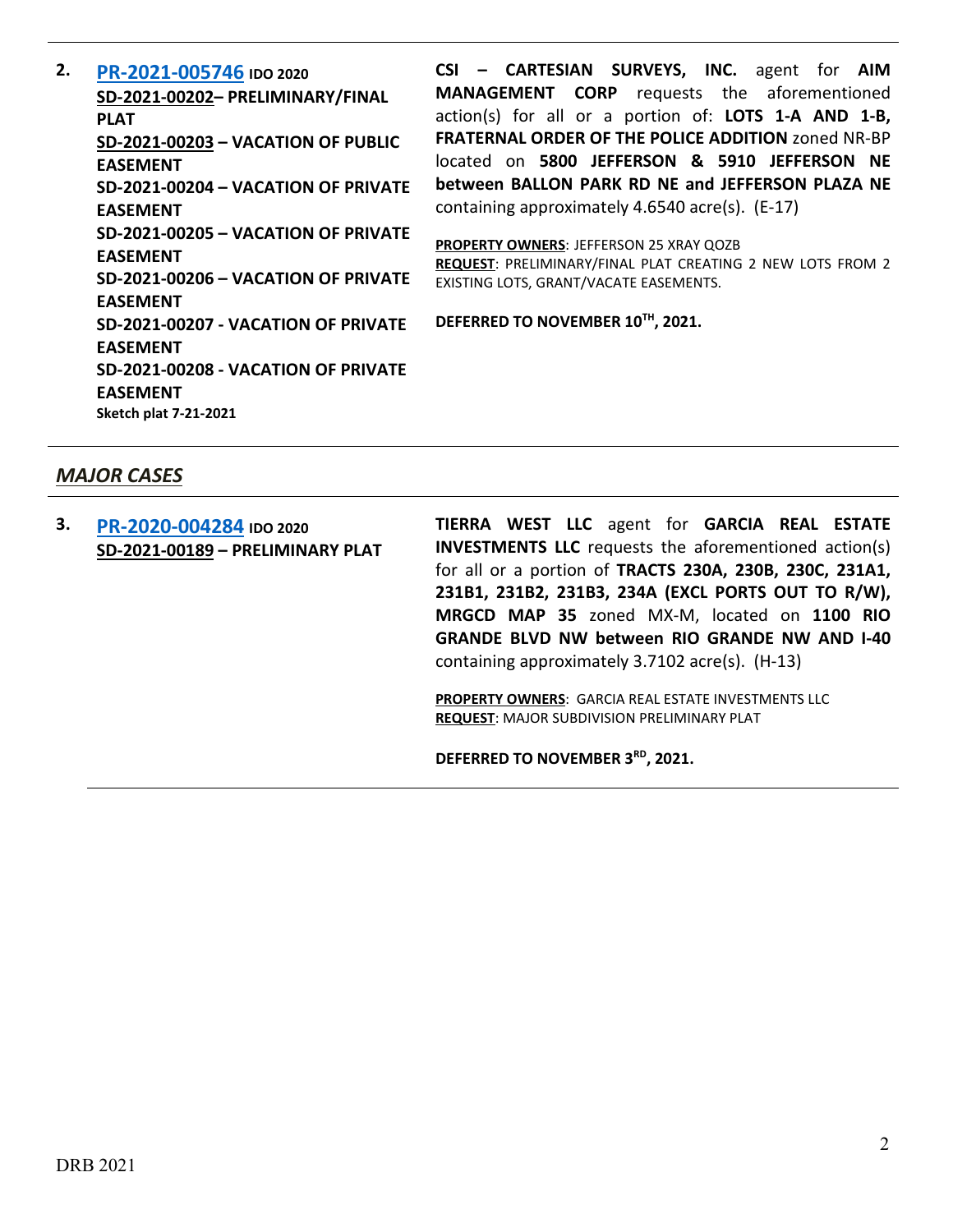**4. [PR-2019-002309](http://data.cabq.gov/government/planning/DRB/PR-2019-002309/DRB%20Submittals/PR-2019-002309_Oct_27_2021_Supp/2021008%2010-21%20Wymont%20DRB%20Supplemental%20.pdf) IDO 2020 SD-2021-00173 – PRELIMINARY PLAT** **TIERRA WEST LLC** agent for **WYMONT LLC** requests the aforementioned action(s) for all or a portion of: **LOT 1-A-1 PLAT FOR 1-A-1 AND 5-A-1, LA MIRADA SUBDIVISION** zoned MX-M, located at **4315 WYOMING BLVD NE between MONTGOMERY BLVD NE and LA MIRADA PL NE** containing approximately 15.1868 acre(s). (G-19) *[Deferred from 9/29/21, 10/20/21]*

**PROPERTY OWNERS**: WYMONT LLC/M &M CO **REQUEST**: MAJOR SUBDIVISION PRELIMINARY PLAT

**IN THE MATTER OF THE AFOREMENTIONED APPLICATION, BEING IN COMPLIANCE WITH ALL APPLICABLE REQUIREMENTS OF THE DPM AND THE IDO, WITH THE SIGNING OF THE INFRASTRUCTURE LIST ON** *OCTOBER 27, 2021* **THE DRB HAS**  *APPROVED* **PRELIMINARY PLAT WITH THE FOLLOWING FINDINGS INDICATED IN THE NOTICE OF DECISION:** 

- **1) THE WATER AUTHORITY REQUESTS A FINDING THAT EASEMENT NOTES 36 AND 37 SHALL BE UPDATED TO REFLECT 6 TOTAL SHEETS.**
- **2) TRANSPORTATION REQUESTS A FINDING INDICATING THAT PRIOR TO FINAL PLAT, "THE RIGHT-OF-WAY SHALL ACCOMMODATE THE EXISTING BUS SHELTER AND THE ACCESS TO DRIVEWAY "C" FROM WYOMING BLVD., INCLUDING THE ADA PATHWAYS."**
- **5. [PR-2019-002309](http://data.cabq.gov/government/planning/DRB/PR-2019-002309/DRB%20Submittals/PR-2019-002309_Oct_27_2021_Supp/2021008%2010-21%20Wymont%20DRB%20Supplemental%20.pdf) IDO 2020 SI-2021-01507 – EPC SITE PLAN SIGN-OFF**

**CONSENSUS PLANNING, INC.** agent for **BUTTERFLY HOLDINGS, LLC** requests the aforementioned action(s) for all or a portion of: **LOT A1-A-1, LA MIRADA SUBDIVSION**  zoned MX-M, located at **4315 WYOMING BLVD NE between MONTGOMERY BLVD NE and LA MIRADA PL NE** containing approximately 15.2 acre(s). (G-19**)** *[Deferred from 9/22/21, 9/29/21, 10/20/21]*

**PROPERTY OWNERS**: BUTTERFLY HOLDINGS, LLC **REQUEST**: FINAL SIGN OFF ON EPC AMENDED SITE PLAN FOR LA MIRADA SHOPPING CENTER/WYMONT PLACE SUBDIVISION

**IN THE MATTER OF THE AFOREMENTIONED APPLICATION, BEING IN COMPLIANCE WITH ALL APPLICABLE REQUIREMENTS OF THE DPM AND THE IDO, THE DRB HAS** *APPROVED* **THE EPC SITE PLAN SIGN-OFF WITH FINAL SIGN OFF DELEGATED TO THE WATER AUTHORITY FOR THE FINAL UTILITIES PLAN, AND TO PLANNING FOR SOLID WASTE SIGNATURE, AND FOR FINAL SIGN-OFF OF THE FINAL PLAT.**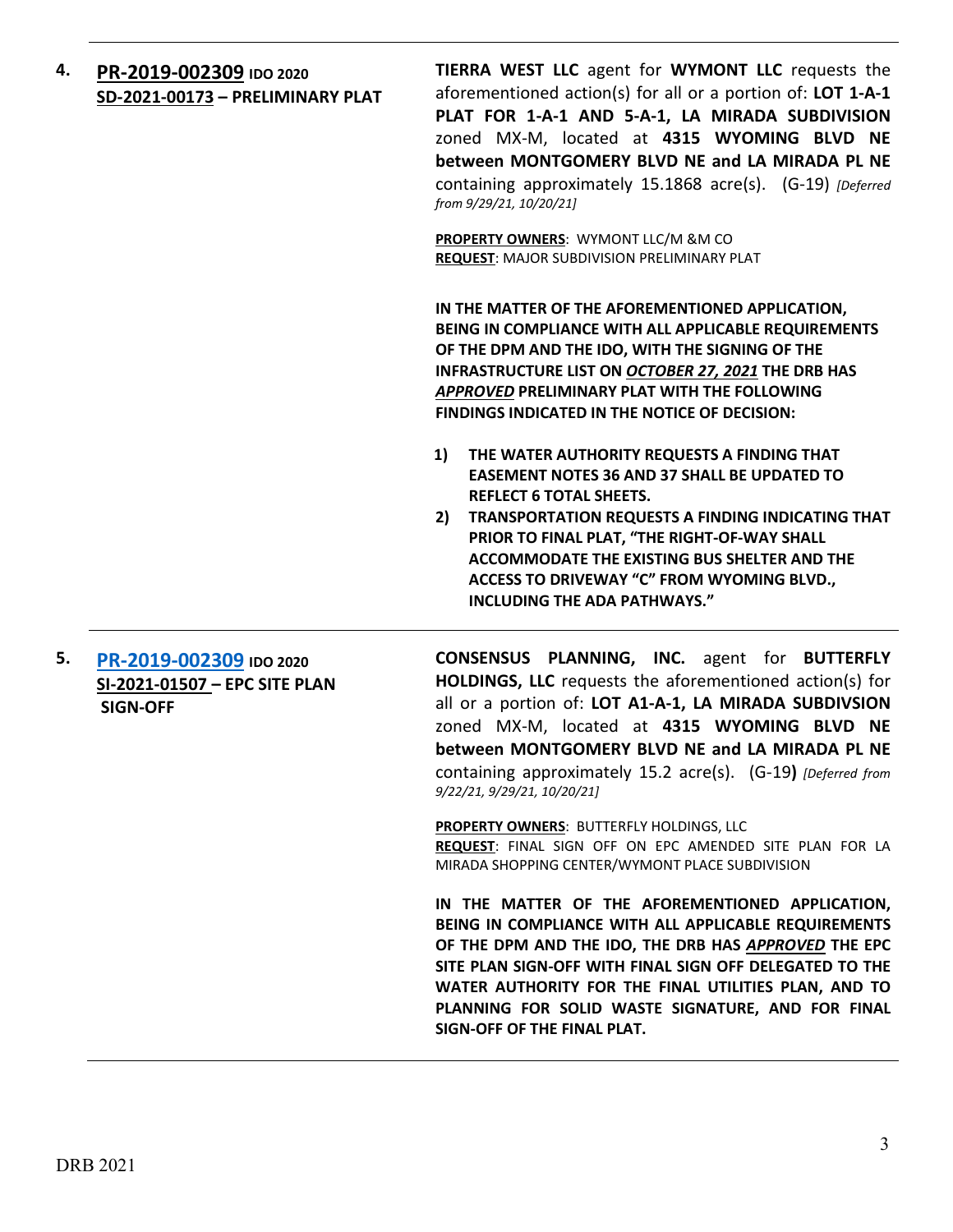#### **6. [PR-2021-005629](http://data.cabq.gov/government/planning/DRB/PR-2021-005629/DRB%20Submittals/) IDO 2020 SI-2021-01483 – SITE PLAN**

**DEKKER/PERICH/SABATINI – WILL GLEASON** agent for **KENNETH FALCON** requests the aforementioned action(s) for all or a portion of: **22A, 22B, 22C, AND TRACT P** zoned PC, located on **UNIVERSITY BLVD between EASTMAN CROSSING and MESA DEL SOL** containing approximately 41.3495 acre(s). (R-16) *[Deferred from 9/29/21, 10/20/21]*

**PROPERTY OWNERS**: CITY OF ALBUQUERQUE

**REQUEST**: AN APPROXIMATELY 18.54 ACRE EXPANSION OF THE EXISTING ALBUQUERQUE STUDIOS CAMPUS INCLUDING A NEW PRODUCITON OFFICE, MILL BUILDING AND PRODUCTION SUPPORT SPACES.

**IN THE MATTER OF THE AFOREMENTIONED APPLICATION, BEING IN COMPLIANCE WITH ALL APPLICABLE REQUIREMENTS OF THE DPM AND THE IDO, THE DRB HAS** *APPROVED* **THE SITE PLAN. FINAL SIGN-OFF IS DELEGATED TO THE WATER AUTHORITY FOR "THE RECORDING OF A PRIVATE SEWER EASEMENT ENABLING THE OFFSITE SEWER AND LIFT STATION, AND FOR A NOTE ACCEPTABLE TO THE WATER AUTHORITY TO BE ADDED TO THE SITE PLAN SPECIFYING COMPLIANCE WITH THE WATER AUTHORITY ORDINANCE SECTION 3-2-7, REQUIRING SEPARATE SEWER CONNECTIONS FOR EACH PARCEL" AND TO PLANNING AS INDICATED BY TRANSPORTATION "FOR CLARIFICATION OF VARIOUS CURB RAMP DETAILS THAT SHALL BE REFLECTED IN THE SITE PLAN AND DETAILS, THE ADDITION OF THE STANDARD NOTE REGARDING LANDSCAPE HEIGHT RESTRICTIONS ON THE LANDSCAPE PLAN AND FOR POSSIBLE ADJUSTMENTS TO CURB RADII BASED ON TURNING TEMPLATE DESIGN RECENTLY PROVIDED", AND FOR SOLID WASTE SIGNATURE, FINAL PLAT SIGN-OFF, FOR THE APPROVED ALTERNATIVE LANDSCAPING PLAN, AND FOR A NOTE FOR THE WALL HEIGHT TO BE REDUCED ½ FOOT AT THE ENTRY-WAYS.**

#### **7. [PR-2021-005473](http://data.cabq.gov/government/planning/DRB/PR-2021-005473/DRB%20Submittals/) IDO 2019 SI-2021-00709 – SITE PLAN**

**HUITT ZOLLARS INC. – LARRY MCDONALD** agent for **AARON CARLSON** requests the aforementioned action(s) for all or a portion of: **LOT 24 UNIT 1, LADERA BUSINESS PARK SUBDIVISION** zoned NR-C, located at **7801 LA MORADA PL and UNSER** containing approximately 2.7 acre(s). (H-9) *[Deferred from 6/9/21, 7/28/21, 8/11/21, 8/22/21]*

**PROPERTY OWNERS**: PACIFIC CACTUS, LLC

**REQUEST**: TO DEVELOP AN UNIMPROVED LOT WITHIN THE LADERA BUSINESS PARK

**DEFERRED TO NOVEMBER 17TH, 2021.**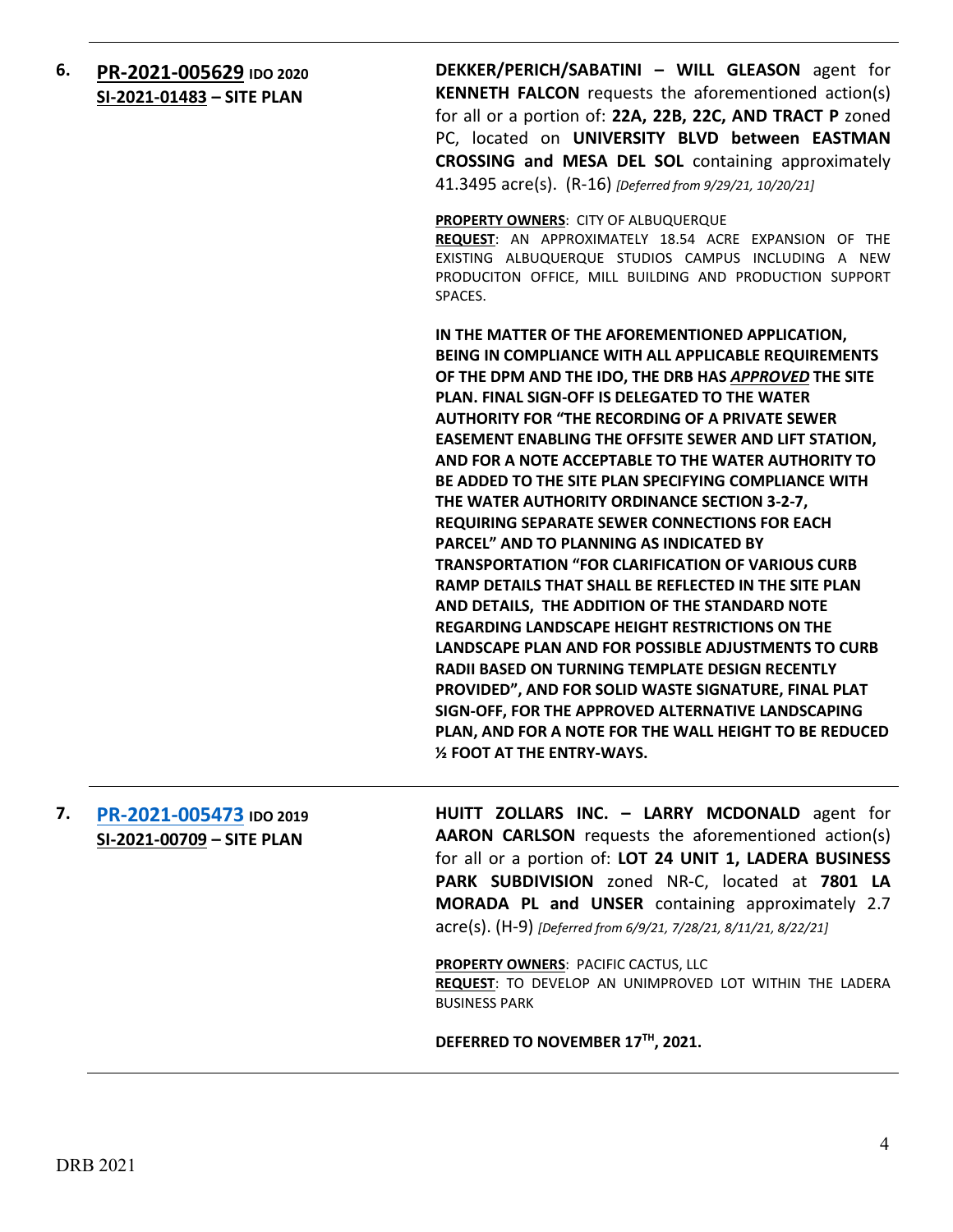#### **8. [PR-2021-005566](http://data.cabq.gov/government/planning/DRB/PR-2021-005566/DRB%20Submittals/) IDO 2019 SI-2021-01212 – SITE PLAN**

**DEVELOPMENT MANAGING CONSULTANTS** agent for **RACHEL MATTHEW DEVELOPMENT** requests the aforementioned action(s) for all or a portion of: **TRACT A-2, VENTANA RANCH** zoned R-ML, located at **6441 VENTANA NW between IRVING and VENTANA** containing approximately 5.0 acre(s). (B-10) *[Deferred from 8/25/21, 10/6/21]*

**PROPERTY OWNERS**: GERALD & VICTORIA MARTIN, CO-TRUSTEES MARTIN RVT **REQUEST**: SITE PLAN FOR SAMS ACADEMY CHARTER SCHOOL

**DEFERRED TO NOVEMBER 3RD, 2021.**

**9. [PR-2021-005717](http://data.cabq.gov/government/planning/DRB/PR-2021-005717/DRB%20Submittals/) IDO 2020** *(AKA: PR-2021-005823)* **SD-2021-00162 – PRELIMINARY PLAT VA-2021-00310 – SIDEWALK WAIVER Sketch plat 7-14-2021**

**RESPEC, JEREMY SHELL** agent for **DR HORTON** requests the aforementioned action(s) for all or a portion of: **TRACT 2 UNIT 2, THE TRAILS** zoned R-ML, **located on OAK RIDGE between UNIVERSE BLVD and TIJERAS CREEK RD** containing approximately 10.4 acre(s). (C-9) *(Deferred from 8/25/21, 9/1/21, 9/29/21, 10/20/21]*

**PROPERTY OWNERS**: SIERRA HEALTH SERVICES INC & ETAL **REQUEST**: CREATE 72 RESIDENTIAL LOTS AND 7 HOA TRACTS FROM ONE EXISTING PARCEL

**DEFERRED TO NOVEMBER 3RD, 2021.**

*MINOR CASES*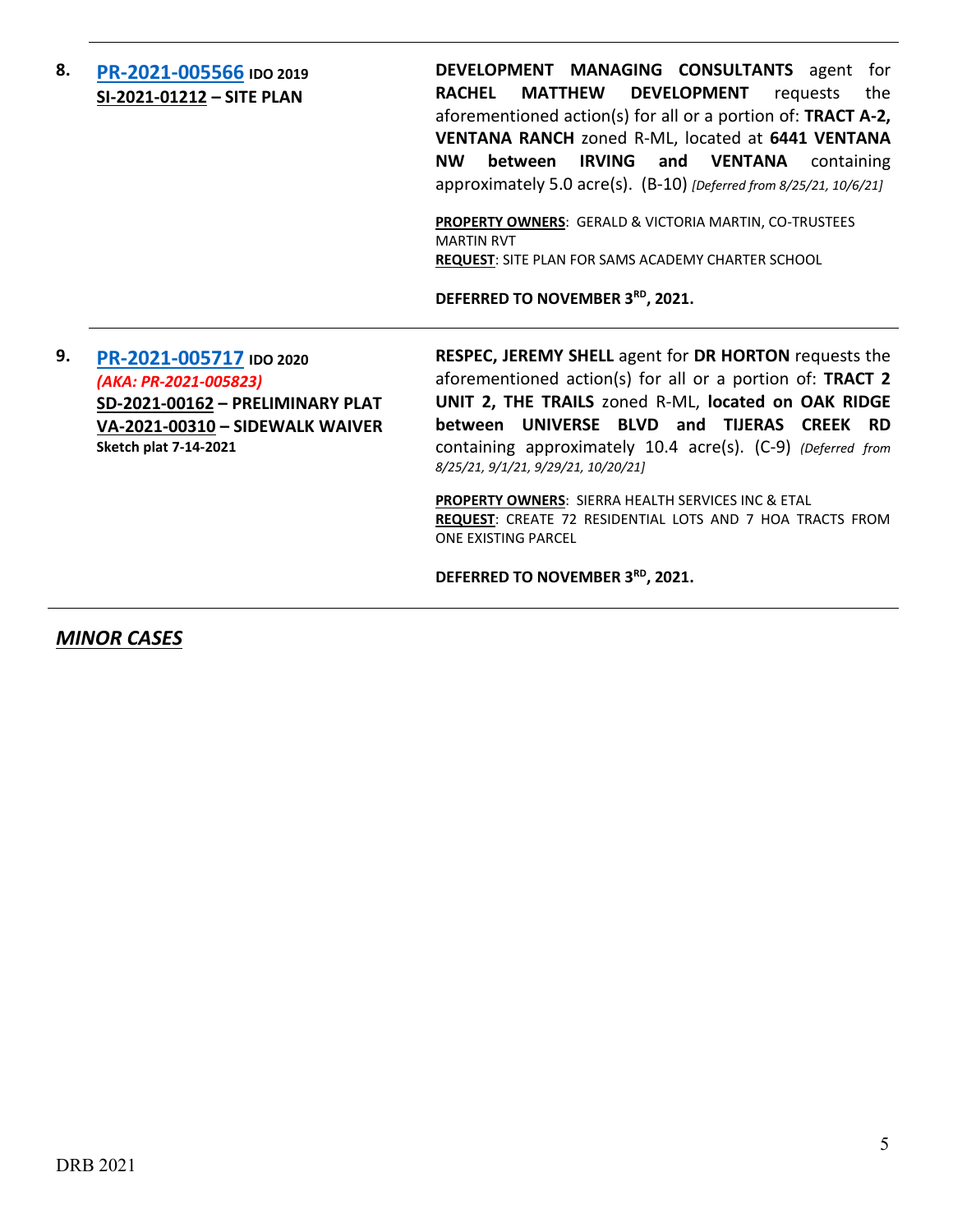|     | 10. PR-2021-006127 IDO 2020<br>SD-2021-00198 - PRELIMINARY/FINAL<br><b>PLAT</b> | TIERRA WEST LLC agent for CHRISTOPHER DIJULIO<br>requests the aforementioned action(s) for all or a portion<br>of: TR 2-E AMENDED PLAT OF TRS 2-E & 2-F HAGER<br>INDUSTRIAL PARK NO 1 (A REPL O F TR 2-A & OTHER<br>LAND) and TRACT 2 PLAT OF TRACTS 1 AND 2 LANDS OF<br>LINCOLN STORAGE zoned NR-C, located at 423 WYOMING<br>& 524 VIRGINIA between VIRGINIA ST AND WYOMING<br>BLVD containing approximately 1.8932 acre(s). (L-19)                                                                              |
|-----|---------------------------------------------------------------------------------|--------------------------------------------------------------------------------------------------------------------------------------------------------------------------------------------------------------------------------------------------------------------------------------------------------------------------------------------------------------------------------------------------------------------------------------------------------------------------------------------------------------------|
|     |                                                                                 | PROPERTY OWNERS: CHRISTOPHER DIJULIO<br>REQUEST: MINOR SUBDIVISION PRELIMINARY/FINAL PLAT                                                                                                                                                                                                                                                                                                                                                                                                                          |
|     |                                                                                 | IN THE MATTER OF THE AFOREMENTIONED APPLICATION,<br>BEING IN COMPLIANCE WITH ALL APPLICABLE REQUIREMENTS<br>OF THE DPM AND THE IDO, THE DRB HAS APPROVED THE<br>PRELIMINARY/ FINAL PLAT. FINAL SIGN OFF IS DELEGATED TO<br><b>TRANSPORTATION FOR "DRB DETERMINATIONS REGARDING</b><br>SIDEWALK WIDTH ALONG VIRGINIA AND RIGHT OF WAY WIDTH<br>ALONG WYOMING BLVD" AND TO PLANNING FOR UTILITY<br>COMPANY SIGNATURES, AGIS DXF, AMAFCA SIGNATURE, AND<br>THE PROJECT AND APPLICATIONS NUMBERS ADDED TO THE<br>PLAT. |
| 11. | PR-2021-006129 IDO 2020<br>SD-2021-00200 - PRELIMINARY/FINAL<br><b>PLAT</b>     | ALDRICH LAND SURVEYING - TIM ALDRICH agent for<br>SEDONA WEST LLC AND MOSSMAN WS 2012 LLC requests<br>the aforementioned action(s) for all or a portion of: A-2-A-A<br>and B-1-A, PLAZA AT PASEO DEL NORTE zoned MX-M,<br>located on EAST SIDE EAGLE RANCH ROAD BETWEEN<br><b>PARADISE</b><br><b>BLVD AND</b><br><b>IRVING</b><br><b>BLVD</b><br>containing<br>approximately 13.8983 acre(s). (C-13)                                                                                                               |
|     |                                                                                 | PROPERTY OWNERS: SEDONA WEST LLC AND MOSSMAN WS 2012<br><b>LLC</b><br>REQUEST: TO ADJUST LOT LINE BETWEEN THE 2 TRACTS AND GRANT<br>ABCWUA WATER AND SEWER EASEMENTS                                                                                                                                                                                                                                                                                                                                               |
|     |                                                                                 | DEFERRED TO NOVEMBER 10TH 2021.                                                                                                                                                                                                                                                                                                                                                                                                                                                                                    |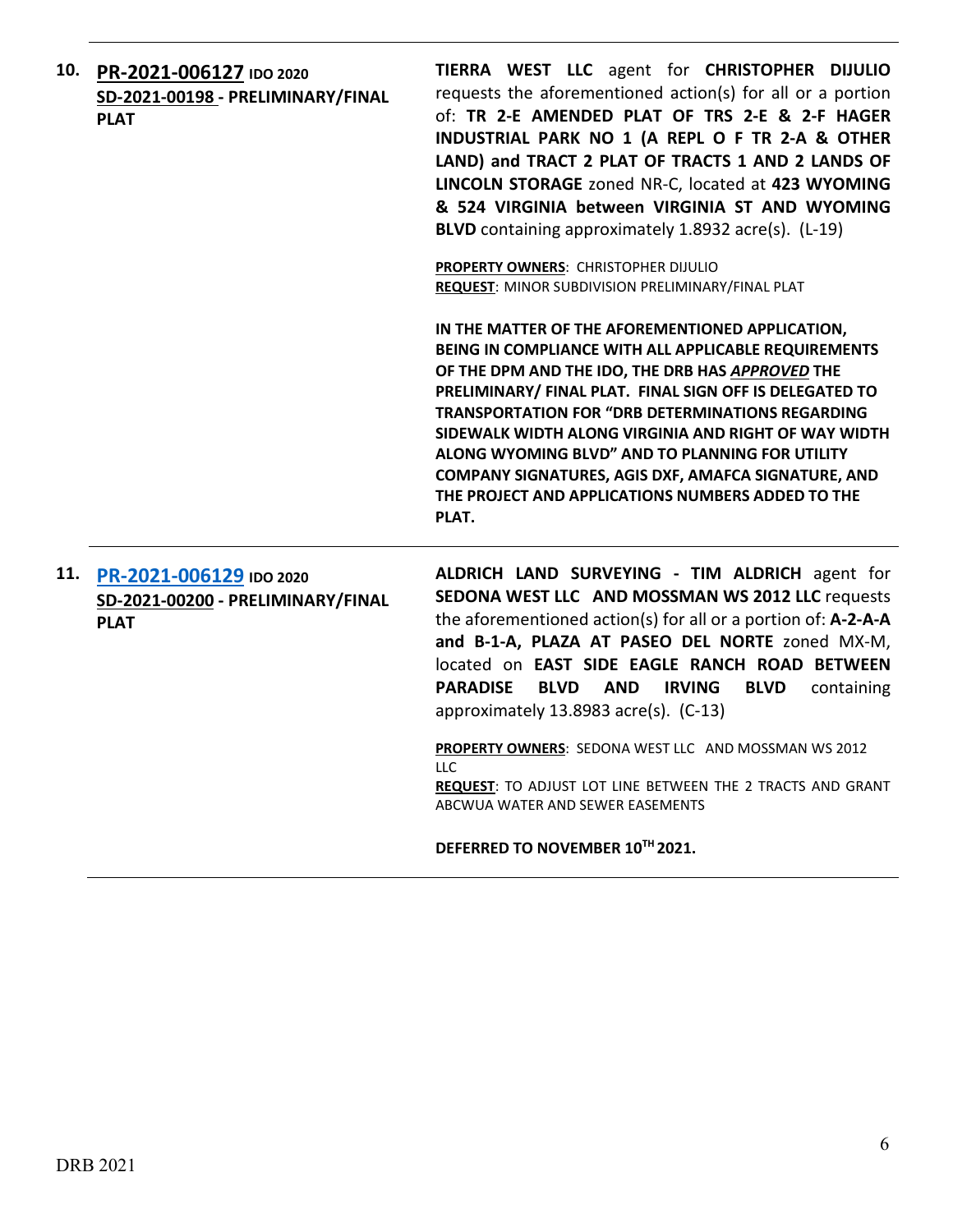| 12. PR-2019-002114 IDO 2020(for extension)<br>SD-2021-00199 - EXTENSION OF<br><b>INFRASTRUCTURE IMPROVEMENTS</b><br><b>AGREEMENT</b> | H + M DESIGN GROUP agent for LA VIDA LLENA requests<br>the aforementioned action(s) for all or a portion of:<br>AMENDED PLAT LAND IN SEC 33 T11N R4E LA VIDA LLENA,<br>TRACT A REPLAT OF LOTS 29 & 30 LANDS OF FERRARI-ESQUIEL-<br>PALMER, THE NORTH PORTION OF THE N1/2 SE1/4 NW1/4<br>SE1/4 SE1/4 EXC PORT OUT TO R/W zoned R-ML, located on<br>LAGRIMA DE ORO NE between JUAN TABO NE and<br><b>MORRIS RD NE</b> containing approximately 16.89 acre(s). (F-<br>21) |
|--------------------------------------------------------------------------------------------------------------------------------------|------------------------------------------------------------------------------------------------------------------------------------------------------------------------------------------------------------------------------------------------------------------------------------------------------------------------------------------------------------------------------------------------------------------------------------------------------------------------|
|                                                                                                                                      | PROPERTY OWNERS: LA VIDA LLENA<br>REQUEST: EXTENSION OF INFRASTRUCTURE IMPROVEMENTS<br>AGREEMENT - AWAITING SURVEY DATA FOR CLOSEOUT.                                                                                                                                                                                                                                                                                                                                  |
|                                                                                                                                      | IN THE MATTER OF THE AFOREMENTIONED APPLICATION,<br>BEING IN COMPLIANCE WITH ALL APPLICABLE REQUIREMENTS<br>OF THE DPM AND THE IDO, THE DRB HAS APPROVED A SIX-<br>MONTH EXTENSION OF THE SUBDIVISION IMPROVEMENT<br><b>AGREEMENT.</b>                                                                                                                                                                                                                                 |
| 13. PR-2020-004748 IDO 2019                                                                                                          | TIM SOLINSKI agent for AUI INC. requests the                                                                                                                                                                                                                                                                                                                                                                                                                           |
| SD-2021-00152 - PRELIMINARY/FINAL                                                                                                    | aforementioned action(s) for all or a portion of: *62 4 ARMIJO<br>BROS ADDN LOTS 62, 63 & 64 & LOTS R, S & T & ALLEY ADJ LT, LOTS 1-5                                                                                                                                                                                                                                                                                                                                  |
| <b>PLAT</b><br><b>Sketch plat 12-2-2020</b>                                                                                          | ALL LOT 6 EXC A SELY PORTION BLK C OF THE MANDELL BUSINESS AND<br>RESIDENCE ADDN AND AN UNPLATTED STRIP OF LAND W OF AND ADJ<br>THERE, PORTION OF LOTS 7 & 8 BLOCK C MANDELL BUSINESS AND<br>RESIDENCE ADDN & PORTION OF P & Q PERFECTO MARIANO JESUS<br>ARMIJO ADD, TRACT A2 PLAT OF TRACTS A-1 & A-2,                                                                                                                                                                |
|                                                                                                                                      | zoned MX-FB-UD, located at ONE CIVIC PLAZA & 400                                                                                                                                                                                                                                                                                                                                                                                                                       |
|                                                                                                                                      | <b>MARQUETTE between MARQUETTE and TIJERAS</b>                                                                                                                                                                                                                                                                                                                                                                                                                         |
|                                                                                                                                      | containing approximately 2.2273 acre(s). (J-14) Deferred from<br>7/28/21, 8/4/2, 8/11/21, 8/25/21, 9/15/21, 9/22/21, 10/6/21]                                                                                                                                                                                                                                                                                                                                          |
|                                                                                                                                      | PROPERTY OWNERS: BERNALILLO COUNTY, CITY OF ALBUQUERQUE<br>REQUEST: REPLAT TO CONSOLIDATE 22 LOTS/TRACTS INTO 2 TRACTS,<br>DEDICATE ADDITIONAL PUBLIC RIGHTS-OF-WAY AND TO GRANT<br><b>EASEMENTS</b>                                                                                                                                                                                                                                                                   |

**DEFERRED TO NOVEMBER 10TH, 2021.**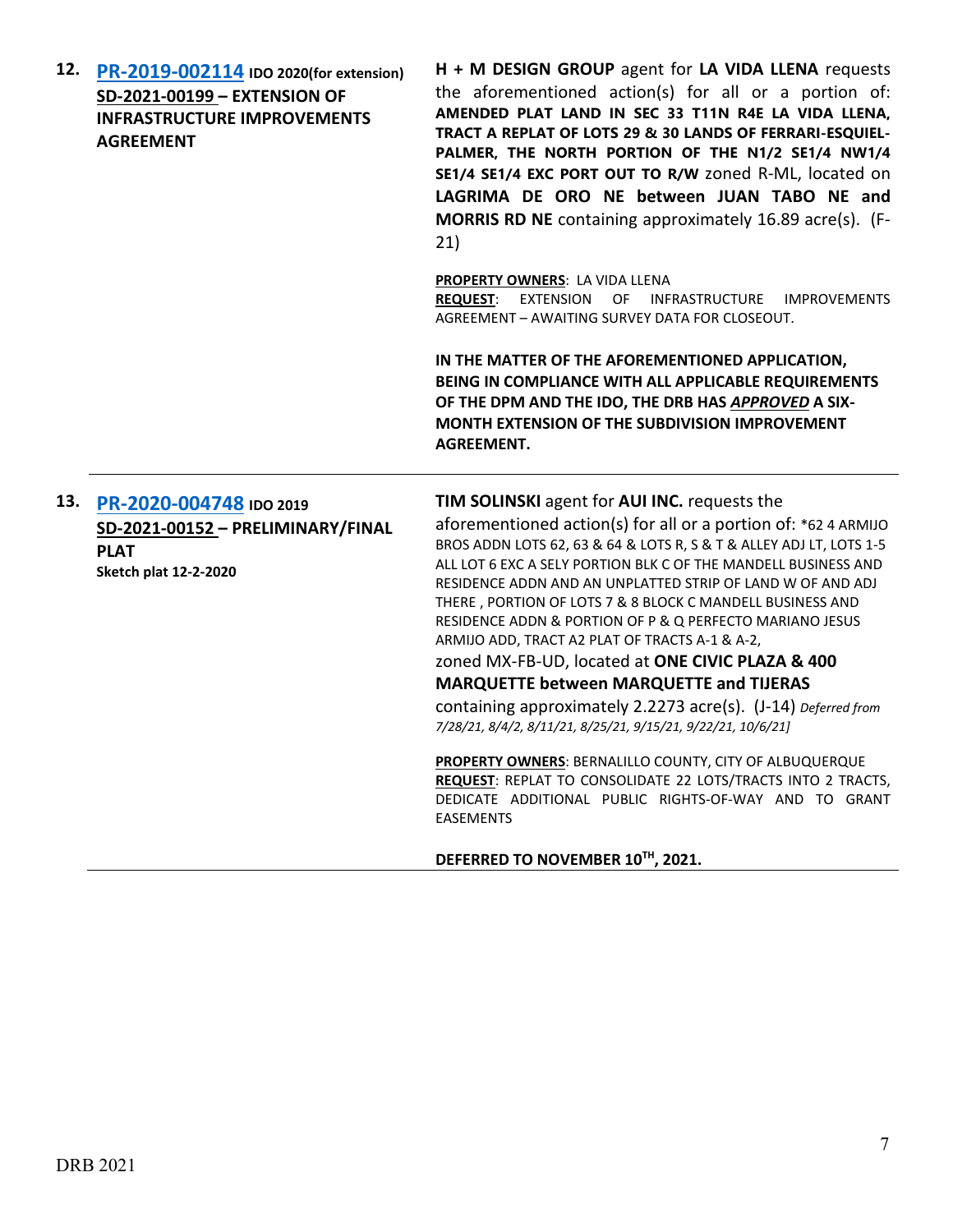| 14. PR-2020-004664 IDO 2020<br>SD-2021-00170 - PRELIMINARY/FINAL<br><b>PLAT</b>                                                                                                                  | <b>COMMUNITY SCIENCES CORPORATION agent for HOUSE</b><br>OF LIFE MINISTRIES, LLC requests the aforementioned<br>action(s) for all or a portion of: LOT 2, COORS VILLAGE<br>zoned MX-T, located at QUAKER HEIGHTS PL NW between<br>MILNE RD NW and WESTERN TRAILS NW containing<br>approximately 5.0708 acre(s). (F-11) [Deferred from 9/15/21]<br>PROPERTY OWNERS: HOUSE OF LIFE MINISTRIES, LLC |
|--------------------------------------------------------------------------------------------------------------------------------------------------------------------------------------------------|--------------------------------------------------------------------------------------------------------------------------------------------------------------------------------------------------------------------------------------------------------------------------------------------------------------------------------------------------------------------------------------------------|
|                                                                                                                                                                                                  | REQUEST: DIVIDE EXISTING TRACT 2, COORS VILLAGE INTO TWO NEW<br>TRACTS 2-A AND 2-B<br>DEFERRED TO DECEMBER 1ST, 2021.                                                                                                                                                                                                                                                                            |
| 15. PR-2020-003309<br>SD-2021-00209 - PRELIMINARY/FINAL<br><b>PLAT</b><br>SD-2021-00210 - VACATION OF PUBLIC<br><b>EASEMENT</b><br>VA-2021-00377 - WAIVER TO IDO<br><b>Sketch plat 7-14-2021</b> | LEONARD R. AND DEBORAH M. GARCIA requests the<br>aforementioned action(s) for all or a portion of: LOT 11-C,<br>BLOCK 1, SLOANS ACRES zoned R1-D, located on 4224<br><b>ESTANCIA DR NW between EVERITT and MILNE containing</b><br>approximately 0.5 acre(s). (F-11)<br>PROPERTY OWNERS: LEONARD R. AND DEBORAH M. GARCIA                                                                        |
|                                                                                                                                                                                                  | REQUEST: VACATE 10 FOOT UTILITY EASEMENT, RE-PLAT TO REMOVE<br>EASEMENT, WAIVE SIDEWALK REQUIREMENT<br>DEFERRED TO NOVEMBER 3RD, 2021.                                                                                                                                                                                                                                                           |
|                                                                                                                                                                                                  |                                                                                                                                                                                                                                                                                                                                                                                                  |
| 16. PR-2021-005980<br>SD-2021-00201 - PRELIMINARY/FINAL<br><b>PLAT</b><br><b>Sketch plat 9-15-2021</b>                                                                                           | <b>ANTONIO A. RIVERA</b> requests the aforementioned action(s)<br>for all or a portion of: LOTS 13 THRU 16, JOHN BARON<br>BURG PARK ADDITION zoned R1-A, located at 22 <sup>ND</sup> ST NW<br>between ASPEN and I-40 containing approximately O.3214<br>acre(s). (H-13)                                                                                                                          |
|                                                                                                                                                                                                  | <b>PROPERTY OWNERS: SHAROT SCOTT &amp; HARRIS DALE</b><br>REQUEST: REPLAT EXISTING FOUR LOTS INTO TWO LOTS, PROPOSED<br>REPLAT WILL ELIMINATE THE CURRENT ENCROACHMENT OF THE<br>EXISTING HOUSE ON ONE OF THE LOTS AND WILL CREATE A SINGLE LOT<br>FOR THE HOUSE.                                                                                                                                |

## *SKETCH PLAT*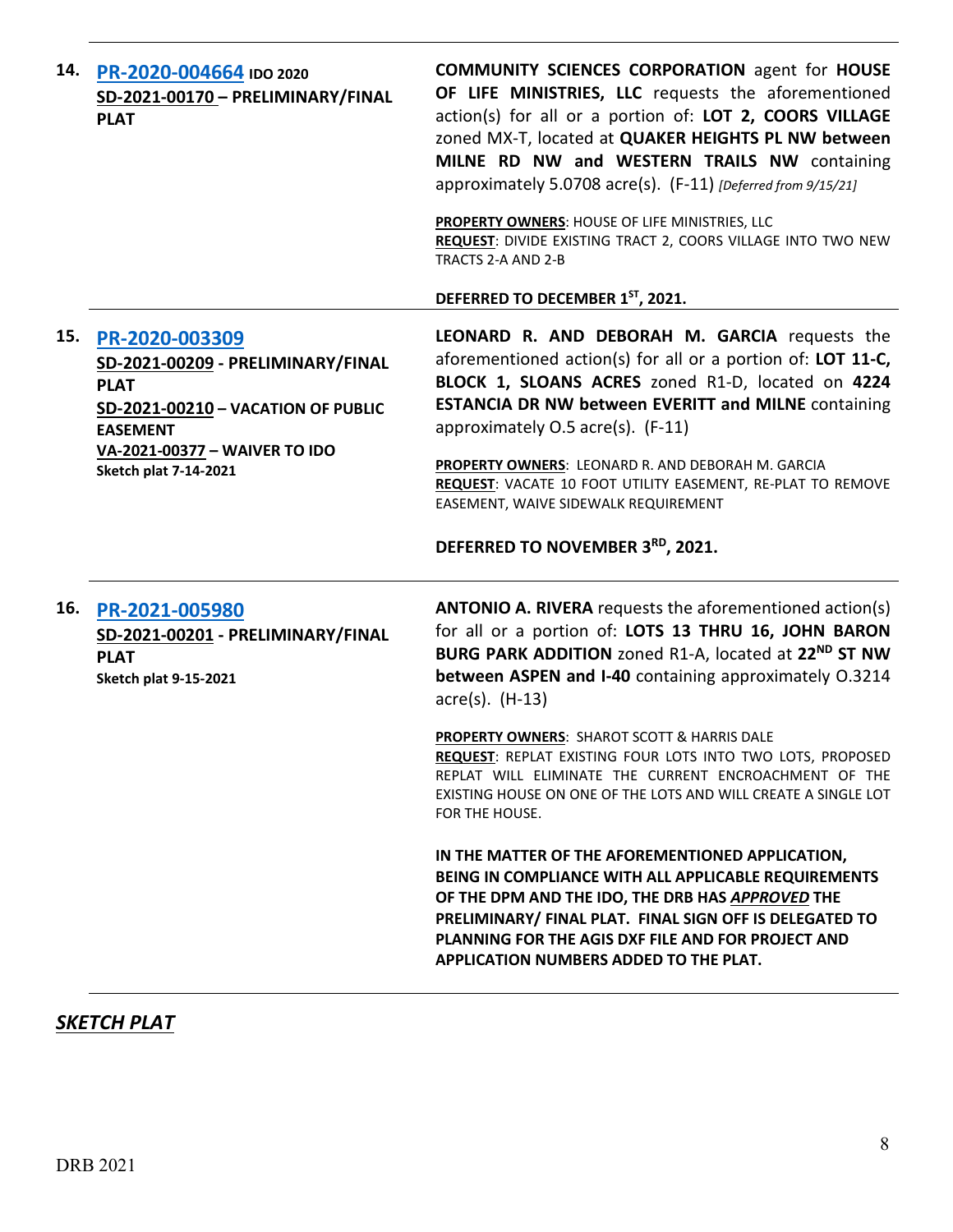**17. [PR-2021-006121](http://data.cabq.gov/government/planning/DRB/PR-2021-006121/DRB%20Submittals/PR-2021-006121_Oct_27_2021%20(Sketch)/Application/) PS-2021-00124 - SKETCH PLAT JEFFREY A. KIDWELL AND MICHELLE L. KIDWELL** requests the aforementioned action(s) for all or a portion of: **LOT 24A OF 24A AND 26A & 23 AND NORTH 20FT. OF 22, BLOCK 7, JASON BARON BURG PARK** zoned R-1A, located at **1022 21ST ST NW between ASPEN and I-40** containing approximately .19 acre(s). (H-13) **PROPERTY OWNERS**: JEFFREY A. KIDWELL AND MICHELLE L. KIDWELL **REQUEST**: LOT CONSOLIDATION FOR TWO LOTS INTO ONE LOT **THE SKETCH PLAT WAS REVIEWED AND COMMENTS WERE PROVIDED. 18. [PR-2019-002573](http://data.cabq.gov/government/planning/DRB/PR-2019-002573/DRB%20Submittals/PR-2019-002573_Oct_27_2021%20(Sketch)/Application/Glendale%20Subdivision%20Sketch%20Plat%20DRB%20Application%20(002).pdf) PS-2021-00127 – SKETCH PLAT ISAACSON & ARFMAN, INC.** agent for **LAS VENTANAS NW, INC. (T. SCOTT ASHCRAFT)** requests the aforementioned action(s) for all or a portion of: **LOTS 3 & 4, TRACT 1 BLOCK 17 UNIT 3, NORTH ALBUQUERQUE ACRES** zoned R-D, located on **GLENDALE AVE NE between BARSTOW ST NE and VENTURA ST NE** containing approximately 1.7728 acre(s). (B-20) **PROPERTY OWNERS**: LAS VENTANAS NW, INC. (T. SCOTT ASHCRAFT) **REQUEST**: SKETCH PLAT REVIEW AND COMMENT . **THE SKETCH PLAT WAS REVIEWED AND COMMENTS WERE PROVIDED. 19. [PR-2020-004215](http://data.cabq.gov/government/planning/DRB/PR-2020-004215/DRB%20Submittals/PR-2020-004215_Oct_27_2021%20(Sketch)/Application/SP-9-03-2021%20Sketch%20Plat%20Submittal-1%20(002).pdf) PS-2021-00123 – SKETCH PLAT WAYJOHN SURVEYING, INC** agent for **CHERYL ETHRIDGE – ETHRIDGE PROPERTIES LLC** requests the aforementioned action(s) for all or a portion of: **LOT C BLOCK 7, BOYD'S ADDITION** zoned MX-L, located at **6201 MONTGOMERY between SAN PEDRO NE and ROBERTA PL NE** containing approximately 0.5144 acre(s). (F-18) **PROPERTY OWNERS**: CHERYL ETHRIDGE **REQUEST**: SUBDIVIDE 1 LOT INTO 2 LOTS **THE SKETCH PLAT WAS REVIEWED AND COMMENTS WERE PROVIDED.**